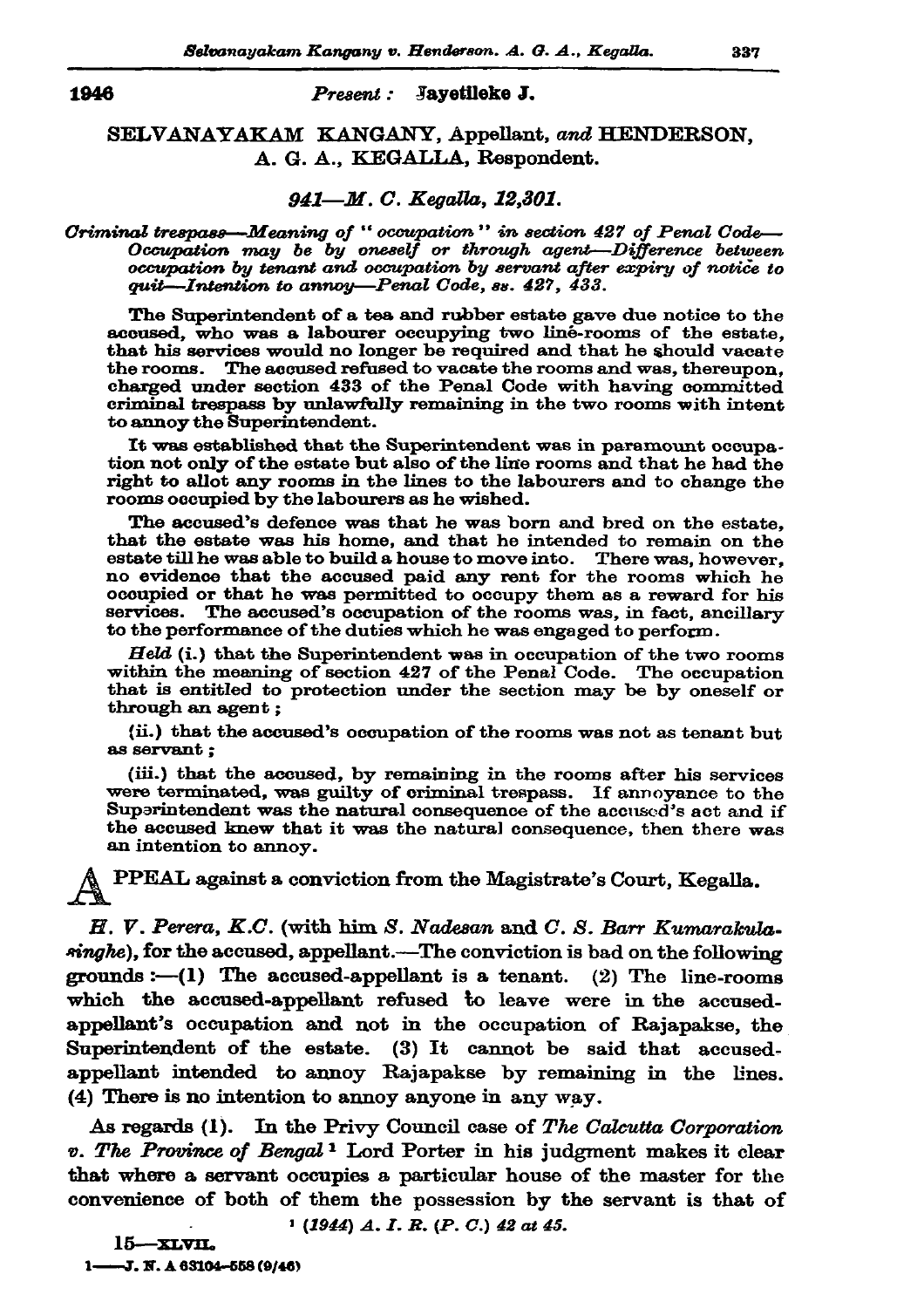tenant unless the servant is required to occupy it for the better performance of his duties though his residence is not necessary for that purpose or if his residence there is necessary for the performance of his duties though not specifically required.

On this aspect of the case there is the unchallenged testimony of the accused that he was born in these particular line rooms, lived there all his life and that his father before him lived there. The accused was a labourer in the estate employed by the present owner on the same terms as under the previous owner. There is no evidence as to what those terms were. The terms of service may and do actually vary in different estates.

The natural inference on these facts, on the authority of the Privy Council case cited ( $\text{supra}$ ), is that the accused is a tenant as there is no evidence of circumstances or facts which negatives tenancy as required by that case. Further the accused was allowed the free use of the particular line-rooms. The use of the rooms without payment of rent may be taken to be part payment for his services. See Hughes v. The Overseers of the Parish of Chatham<sup>1</sup>.

If the accused is a tenant he is not guilty of criminal trespass even if he is in unlawful possession. In such a case there is always the civil remedy available to the owner.

As regards the second ground of appeal, occupation as contemplated by section 427 must be exclusive—Gour: Penal Law of India, Article 3565. On the facts it is clear that it is the accused who is in occupation and not Rajapakse. Even if both accused and Rajapakse are in occupation such occupation would not be sufficient under section 427. The offence must be confined to trespass against apparent occupation, not against person in possession as understood by Roman-Dutch Law. See Rawther v. Mohideen<sup>2</sup>.

Occupation is different from mere user. Occupation by accused of these rooms is very different from mere user allowed to coachman, driver, &c.

As regards criminal intention, the intention necessary to be proved in a case of criminal trespass such as this is the intention to annoy by remaining unlawfully. The word "thereby" in the section makes that position clear. The finding of the Magistrate is that the fact of accused remaining in the line-rooms after the expiry of the notice caused annoyance to Raiapakse. Whether the requisite intention is there is a question of The intention of the accused in this case is clear and fact in each case. obvious. The accused remained because it was his home. It is not Counsel cited Pitche necessary to look further for his intention. Bawa v. Abdul Cader<sup>3</sup>; Jirasinghe v. Setunge<sup>4</sup>; Ebels v. Perianan<sup>5</sup>.

 $C.$  Nagalingam, Attorney-Ceneral (with him  $H.$  A. Wijemanne,  $C.$   $C.$ ), for the complainant, respondent.---On the facts the position is clear. Rajapakse in his evidence stated that he was in occupation of the entire estate including the particular line rooms, that he could allot any room to any labourer and could change rooms occupied by any

 $(1843) E. R. 479.$ <sup>3</sup> (1909) 3 Weer 47. \* (1911) 1 Bal. Notes of Cases 2.<br>\* (1911) 1 Bal. Notes of Cases 2.  $(1944)$  29 C. L. W. 96.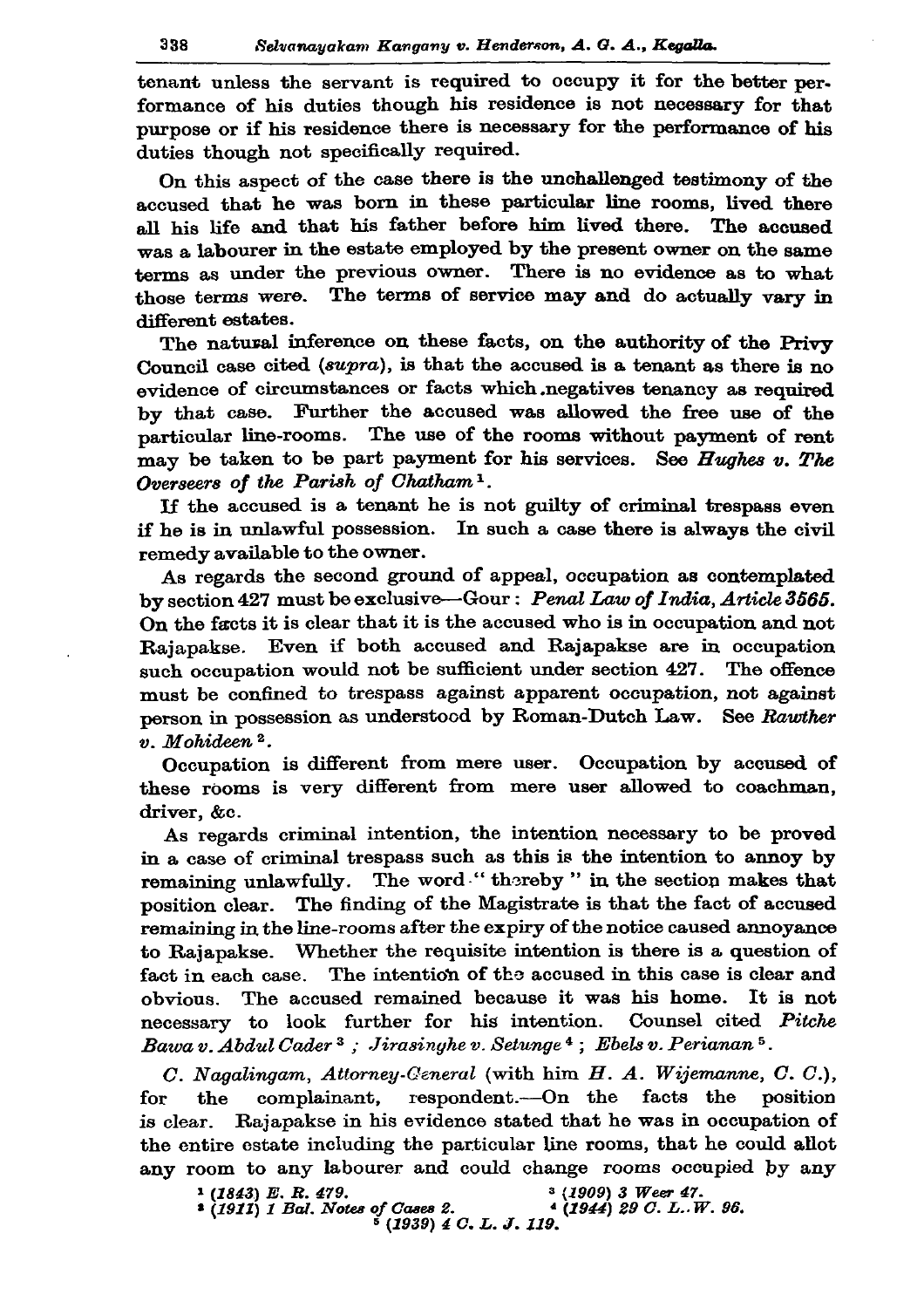labourer as he (Rajapakse) pleased. That position was not challenged by the accused in cross-examination. The relationship between Rajapakse and the accused has been established as that of master and servant and nothing more than that. If the accused was a tenant it was for the accused to establish that fact. This has not been done. The prosecution cannot prove a negative, *i.e.*, that the accused was not a tenant.

Occupation does not mean actual physical occupation but means Tenant in English Law has a much wider meaning actual control. than in our law. See Defintions in Morsely and Whitly's Law Dictionary and in Stroud.

Under both English and Roman-Dutch Law rent in some form or other is an essential ingredient in the contract of tenancy. Vide Wille's Landlord and Tenant pp. 4 and 56; Crous v. Crous<sup>1</sup>; Hughes v. The Overseers of the Parish of Chatham (supra) at p. 483.

In this case no rent was paid or deducted out of the wages of the Resident and non-resident labourers were paid at the same accused. rates. The accused was in the line-rooms with leave and licence and he occupied the rooms precario. See Maharaj v. Maharaj<sup>2</sup>; Rubin v. Botha<sup>3</sup>: Dobson v. Jones<sup>4</sup>, Lumley v. Hodgson<sup>5</sup>.

Test of occupation is the actual control— $King\ v$ . Inhabitants of Cheshunt<sup>6</sup>, Dobson Knight v. Jones<sup>7</sup>, McMahon v. David Lawson, Ltd.<sup>8</sup> Fox v. Dalby<sup>9</sup>, Speldewinde v. Ward<sup>10</sup>, Gabriel Silva v. Amaris Silva<sup>11</sup>.

In all cases where occupation is necessary for service or is in the interests of the master there is no tenancy. See  $Rexv$ . Stock<sup>12</sup>; Bertie v. Beaumont<sup>13</sup>; The King v. The Inhabitants of Kelstern<sup>14</sup>; Westminster Council v. Southern Railway Co.<sup>15</sup>; Read v. Cathermole<sup>16</sup>; Clark v. The Overseers of the Parish of St. Mary Bury St. Edmunds 17.

Intention in the case of criminal trespass is both a question of law and of fact. Where, as in this case, the prosecution relies on an intention to annoy there is a sufficient compliance with section 427 if annoyance is actually caused and the annoyance is the natural consequence of the accused's remaining and the accused had foreknowledge that by remaining he would cause annoyance to the complainant. There can be no doubt that the accused acted in concert with others and that he had the criminal

| 1 S. A. L. R. 1937 C. P. D. 250.                                                               | $\frac{9}{2}$ L. R. (1874) 10 C. P. 285. |
|------------------------------------------------------------------------------------------------|------------------------------------------|
| <sup>2</sup> (1936) N. P. D. 128 referred to in 1939<br>Digest of South African Case Law. 208. | $10$ (1903) 6 N. L. R. 317.              |
|                                                                                                | $11$ (1929) 7 Times 32.                  |
| <sup>8</sup> (1911) S. A. L. R. Appellate Division<br>568 at 576.                              | $12$ (1818) 168 E.R. 751.                |
| $(1844)$ 5 M. and G. 116 at 121.<br><sup>8</sup> (1812) 16 East 101.<br>$(1818)$ 106 E.R. 174. | <sup>13</sup> (1812) 104 E. R. 1001.     |
|                                                                                                | $14$ (1816) 105 E.R. 1001.               |
|                                                                                                | $15$ (1936) A. C. 511.                   |
|                                                                                                | $16$ (1937) 1 K, B, D, 613,              |
| $7(1844)$ 134 E.R. 502.                                                                        | $17$ (1857) L. J. 26 C. P. 12.           |
| $(1944)$ 1 A. E. R. 36 at p. 42.                                                               |                                          |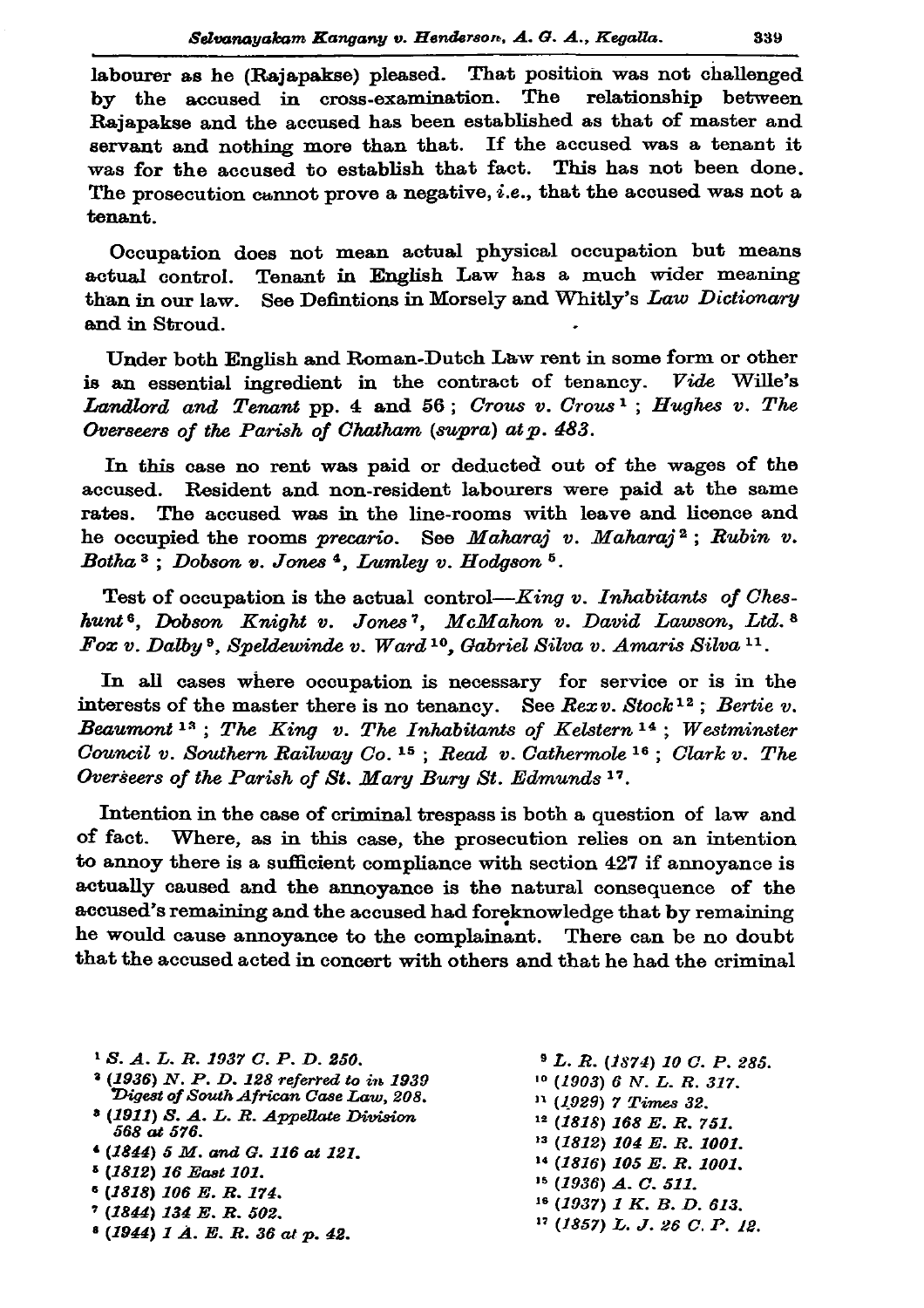intention as is required by section 427. See Suppiah v. Ponniah <sup>1</sup>, De Vos v. Ernst<sup>2</sup>, Perianan Kangany v. Ebels<sup>3</sup>, Anthony Appuhamy v. Wijetunge<sup>4</sup>, Forbes v. Rengasamy<sup>5</sup>.

H. V. Perera, K.C., in reply.—Occupation is a question of fact in each If a man lives in a house for a long and continued period of time  $case.$ one may properly draw the inference that he is in occupation of it. See Words and Phrases Judicially Defined Vol. IV., page 13.

[JAYETILEKE J. read a passage from the judgment of Lord Halsbury in Quin v. Leathem<sup>6</sup> to the effect that general observations must be read with reference to particular facts decided in a particular case and asked why the observations in that passage should not be applied to the statements of the law in Calcutta Corporation v. Province of Bengal (supra)].

They should be applied if one seeks to apply that decision. But the observations in the Privy Council case are relied on only as general principles of law. It is not necessary for the accused that he should be tenant : it is sufficient if he is in occupation. Counsel cited Westminster Council v. Southern Railway Co.'.

Cur. adv. vult.

August 30, 1946. JAYETILEKE J.-

The accused in this case was convicted under section 433 of the Penal Code with having committed criminal trespass by unlawfully remaining in two line-rooms of Knavesmire Estate with intent to annoy Mr. Rajapakse, the Superintendent of the estate, and sentenced to undergo three months' rigorous imprisonment. Criminal trespass is defined thus in Section 427 :--

"Whoever enters into or upon property in the occupation of another with intent to commit an offence or to intimidate, insult or annoy any person in occupation of the said property, or having lawfully entered into or upon such property unlawfully remains there with intent thereby to intimidate, insult or annoy any such person or with intent to commit an offence is said to commit criminal trespass."

The section, as it originally stood, made it an offence for a person to enter upon property in the "possession or occupation" of another person. By Ordinance No. 16 of 1898 the section was amended by the deletion of the word "possession". In Rawther v. Mohideen<sup>8</sup> Wood Renton J. said-

"The word 'occupation' used in section 427 was formerly used in conjunction with and preceded by the word 'possession' which was deleted by section 5 of Ordinance No. 16 of 1898, the clear intention of the Legislature being that the offence should be confined I think to a trespass committed against persons in apparent occupation of premises, and not extended to a trespass against a person in the unascertained character of the rights involved in the word 'possession' as known to the Roman-Dutch Law, to avoid the very evil which has occurred here, *i.e.*, the trial of questions of title in a Criminal Court.

 $(1909)$  14 N.L.R. 475.<br>  $(1912)$  15 N.L.R. 213.  $(1939)$  16 O.L. W. 15.  $*(1938)$  3 O.L.J. 164.

 $(1940)$  41 N. L. R. 294.<br>  $(1901)$  H. L. at 506.

- $(1936)$  A. C. 511 at 529, 532, 533.
- $(1911)$  1 Bal. Notes of Cases,  $p.$  2.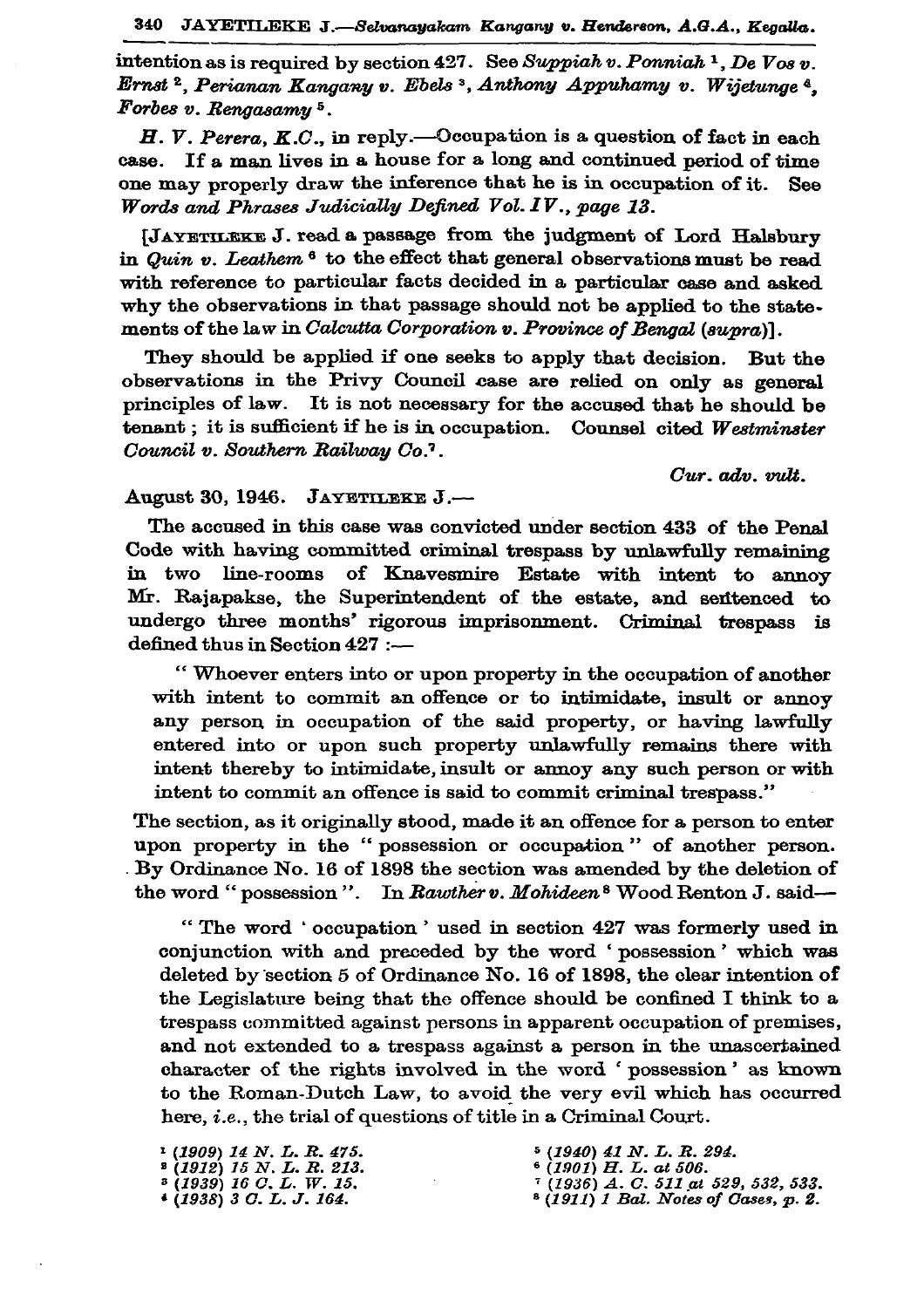It is true no doubt that the occupation may be constructive also as in case of a tenant absent from the house or garden of which he is a tenant when the trespass is committed; but in my opinion the word 'occupation' as used in the section implies the existence of a tenure entered upon either by owner or tenant or under a bona fide claim of right, or as a caretaker through whom also an owner or tenant might be in constructive occupation".

The occupation that is entitled to protection under the section may be by oneself or through an agent.

The main point that arises for decision in this case is whether Mr. Rajapakse was in occupation of the two rooms at the date material to the prosecution. The question must be considered and answered in regard to the position and rights of the parties in respect of the premises and in regard to the purpose of the occupation.

The facts of the case may be summarized as follows :-

Knavesmire Estate belonged to one Ibrahim Lebbe. It is about 800 acres in extent of which 270 acres are planted in tea and 460 in It had a large number of line-rooms within its confines which rubber. were occupied by about 500 labourers. The accused, who worked in the factory as a labourer, occupied two of the line-rooms with his wife and children. Mr. Henderson, the Assistant Government Agent of Kegalla, took steps under the Land Acquisition Ordinance (Chap. 203) to acquire the estate for the Crown for village expansion, and on December 6, 1945, Mr. Abeywardene, the Land Officer of Kegalla, took possession of the estate on behalf of His Majesty and signed a vesting certificate under section  $12$  (1) of the Ordinance. The regularity of the proceedings under the Ordinance was not questioned at the argument before me and I think that I am entitled to presume that all things required by the Ordinance had been properly done. Section 12 (1) of the Ordinance reads-

(1) At any time the Government Agent has made an order under 12. section 9 or a reference under section 11 and has notified the same to the Governor\*. it shall be lawful to the Governor to direct that the land be taken possession of by some officer of the Crown for and on behalf of His Majesty. And the said officer shall sign a certificate substantially in Form A in the Schedule and the said land shall thereupon vest absolutely in His Majesty free from all encumbrances. \* Delegated to the Executive Committee of Local Administration—Gazette No. 8,060<br>of June 22, 1934.

In the first place the sub-section says that the certificate shall actually vest the property in His Majesty, and, in the second place, it declares that the vesting shall be an absolute vesting. The effect of the certificate seems to be to wipe out all claims that any person may have had to or in respect of the estate and to give the Crown a conclusive title to the estate.

Mr. Henderson says that when the Crown took possession of the estate there was a labour force on the estate and the Crown continued to employ the labour force. At the end of January, 1946, Mr. Rajapakse, who was appointed Superintendent, took charge of the estate. The evidence is very scanty as to what precisely Mr. Rajapakse did after he took charge.

 $1^*$ ---J. N. A 63104 (9/46)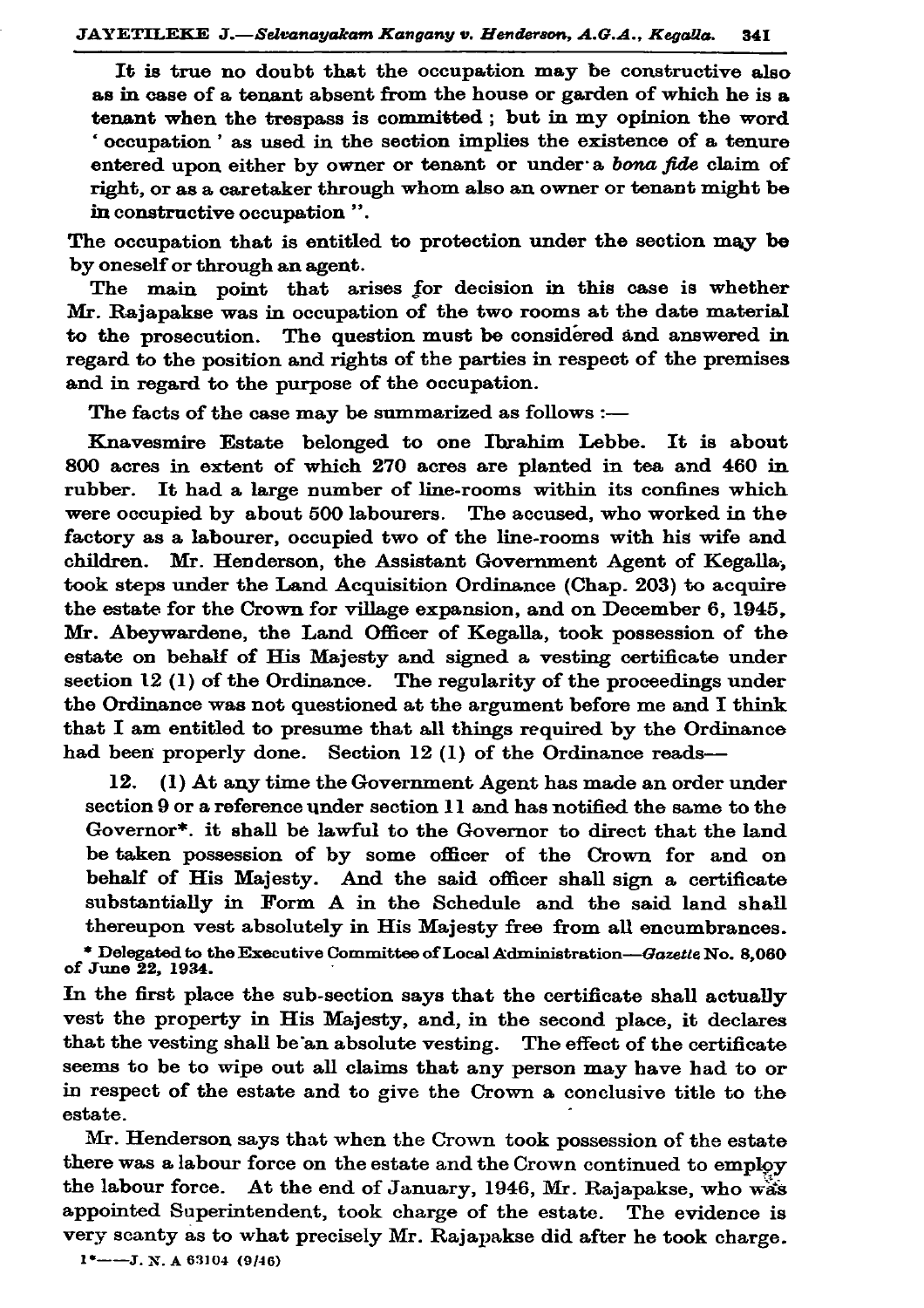He says that he took up his residence on the estate on February 1. that from that date he was in actual physical occupation of the entire estate. which would include all the buildings within its confines, and that he paid all the labourers including the accused at Wages Board rates. What one can gather from this evidence is that he got the labourers to work and paid them the wages fixed by the Wages Board without making any deduction in respect of the rooms they occupied. It is true that in cross-examination he said that the accused's wages included free housing accommodation, but his evidence in re-examination shows that that is a He does not seem to have discussed with the labourers any mistake. terms or conditions of service but he says that he had the right to allot any rooms in the lines to the labourers and to change the rooms occupied by the labourers as he wished. It must be noted that his evidence that he had actual physical occupation of the estate and that he had the right to allocate the line rooms as he wished has not been challenged in cross-examination or denied by the accused when he gave evidence on his own behalf.

On March 1, 1946, Mr. Henderson published a notice in the Gazette that he would consider applications from landless residents of certain villages named therein for working the estate on Co-operative lines. Towards the end of March he selected 243 persons, and noticed them to turn up for work on the estate on June 1. He had to provide accommodation for them on the estate pending the constructing of houses, presumably, on the lots allotted to them. In order to provide the allottees with work and accommodation Mr. Henderson got Mr. Rajapakse to give notice in writing to the resident labourers that their services would not be required after May 31, 1946, and that they should vacate the rooms occupied by them on or before that date. The notice P7 was served by Mr. Rajapakse personally on the accused on April 30, 1946. On May 31, 1946, Mr. Rajapakse paid the accused the wages due to him and tendered to him a discharge certificate. He informed the accused that the Labour Inspector, who was present at the time, would find work for him on another estate. The accused accepted his wages but refused to accept his discharge certificate. None of the labourers vacated the rooms occupied by them and Mr. Rajapakse was unable to find accommodation for more than 12 to 15 of the allottees who turned up for work on June 1. Thereupon, Mr. Rajapakse charged the accused and the other labourers with trespass with intent to annoy him.

The accused's defence seems to be that he was born and bred on the estate, that the estate is his home, and that he intended to remain on the estate till he is able to build a house to move into:

After a careful review of the evidence the learned Magistrate arrived at the following conclusions :-

- (1) That the accused occupied the rooms in the capacity of a servant for the more satisfactory performance of his duties and not in the capacity of a tenant.
- (2) That Mr. Rajapakse was in occupation of the whole estate including the buildings standing thereon.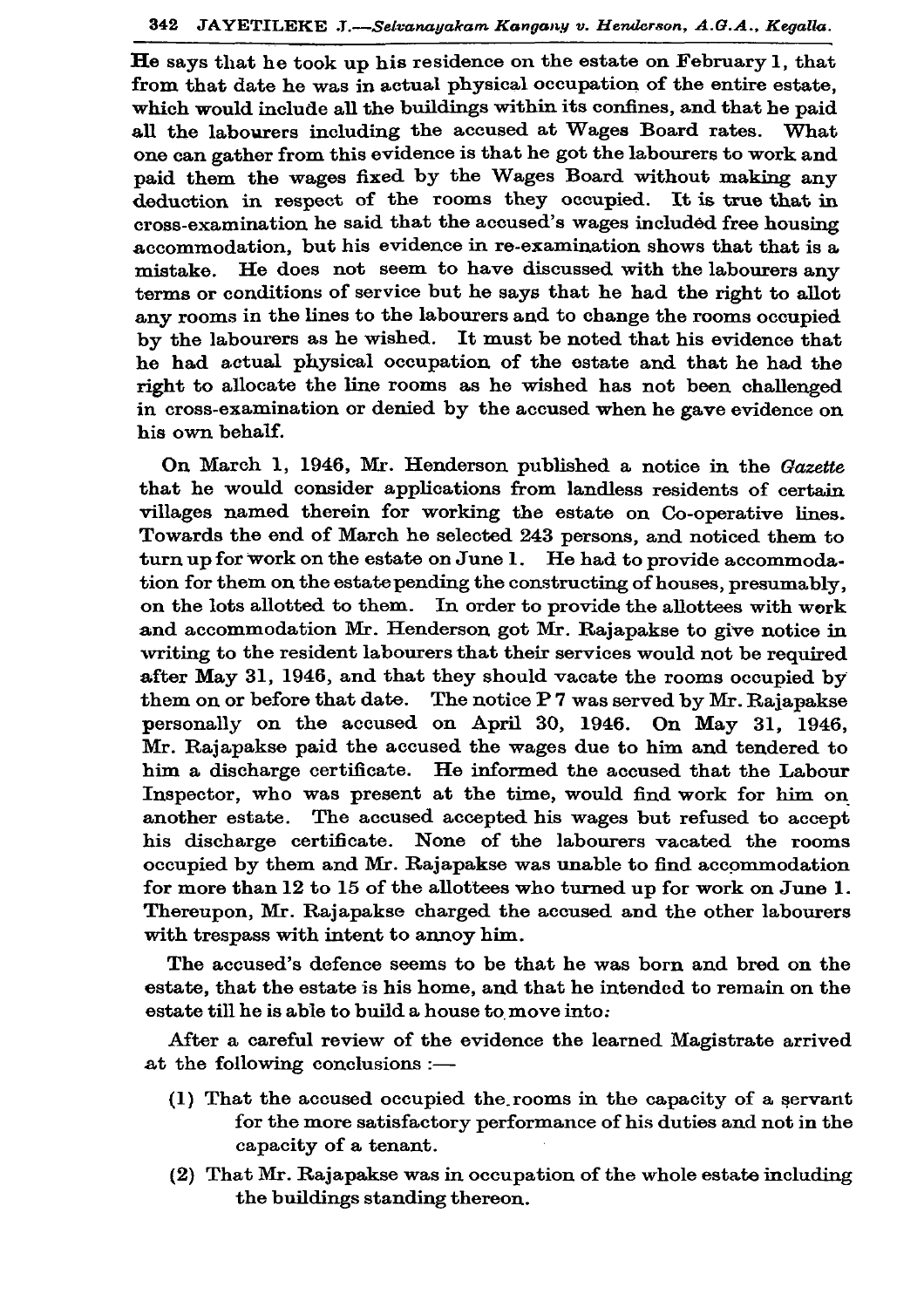- (3) That the occupation of the rooms by the accused after his services were terminated was unlawful.
- (4) That the accused continued to occupy the rooms with intent to annov Mr. Rajanakse.

Mr. Perera, in a very interesting and forcible argument, submitted that the learned Magistrate had gone wrong both on the facts and on the law. He candidly admitted that there was no bvidence to support a contract of tenancy. But he contended, relying on the following passage in the judgment of Lord Porter in Calcutta Corporation v. The Province of Bengal<sup>1</sup>, that the possession of the accused must be taken to be that of a  $t$ enant $:=$ 

"The general principles upon which a tenancy as opposed to an occupation as servant is created are not in dispute. The mere fact that it is convenient to both parties that a servant should occupy a particular house and that he is put in possession of it for that reason does not prevent the servant from being a tenant: his possession is that of a tenant unless he is required to occupy the premises for the better performance of his duties though his residence is not necessary for that purpose or if his residence there be necessary for the performance of his duties though not specifically requiredper Brett J.<sup>2</sup>".

The learned Attorney-General pointed out that these observations were made in a case in which the facts showed indubitably that the servant not only paid rent for the house he occupied but had also the right to sub-let it. He contended that that passage must be read as applicable to the particular facts proved and relied, in support of it, on the following words of Brett J. in the judgment referred to in that passage-

"The result of these three cases seems to be this, that, where a person situate like the respondent is permitted (allowed if so minded) to occupy premises by way of reward for his services or as part payment, his occupation is that of a tenant".

With reference to observations of a general character in a judgment Lord Halsbury said in Quin v. Leathem 3.-

"Now before discussing the case of Allen v. Flood and what was decided therein, there are two observations of a general character which I wish to make, and one is to repeat what I have very often said before, that every judgment must be read as applicable to the particular facts proved or assumed to be proved, since the generality of the expressions which may be found there are not intended to be expositions of the whole law, but governed and qualified by the particular facts of the case is which such expressions are found. The other is that a case is only an authority for what it actually decides. I entirely deny that it can be quoted as a proposition that may seem to follow logically from it. Such a mode of reasoning assumes that the law is necessarily a logical code, whereas every lawyer must acknowledge that the law is not always logical at all".

<sup>&</sup>lt;sup>1</sup> (1944) A. I. R. (P. C.) page 42 at page 45.<br><sup>2</sup> (1875) 10 C. P. page 285 at page 295.<br><sup>3</sup> (1901) House of Lords at page 506.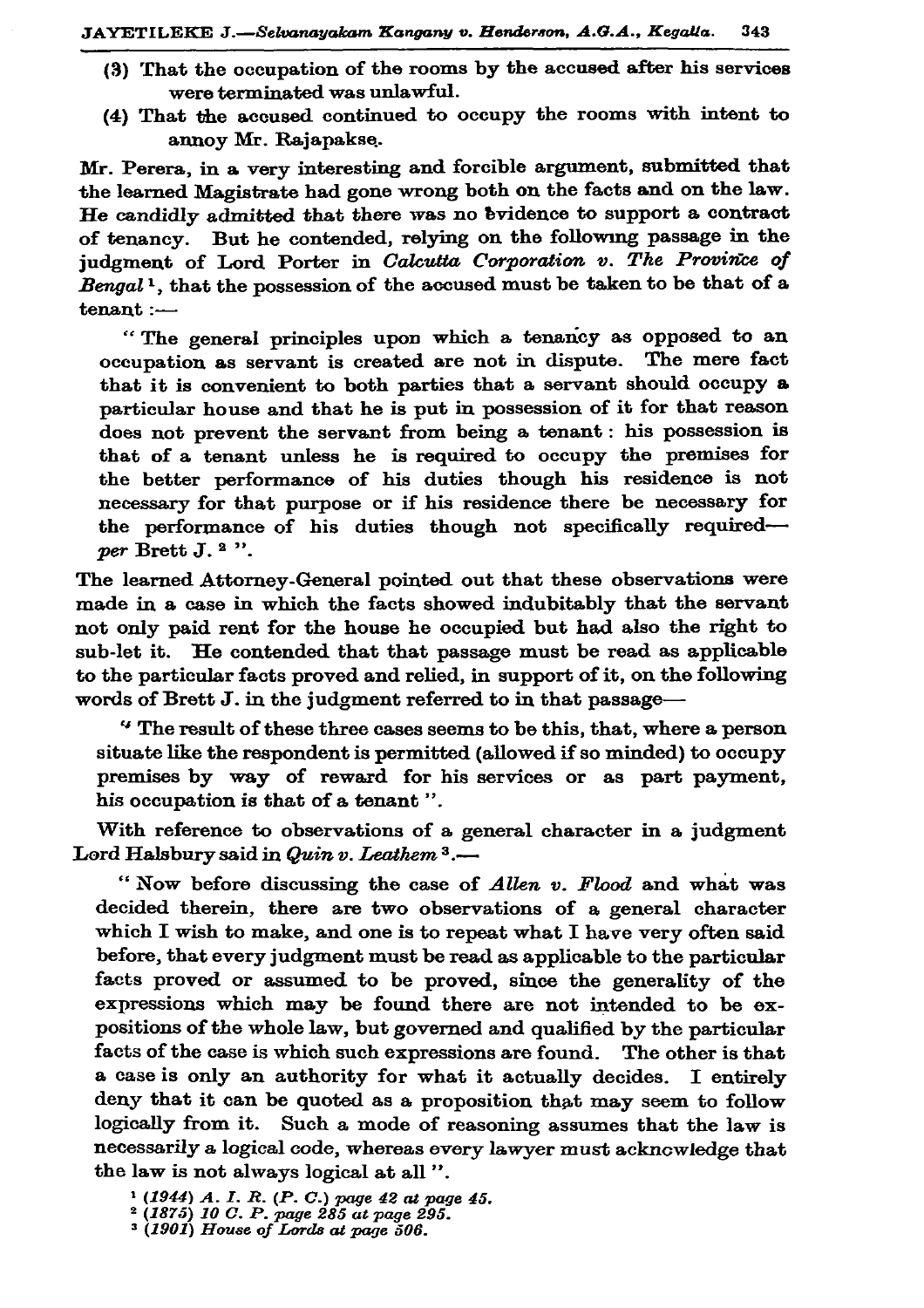Under both English and Roman-Dutch law no contract of letting and hiring is valid unless the sum to be paid as hire is fixed by the parties or in accordance with custom. (Vide Morice: English and Roman-Dutch Law, page 148). That being so, I think there is much force in the learned Attorney-General's submission that the observation of Lord Porter must be taken to apply to a case where the servant pays rent in some form or other. This view has the support of the judgment in Dobson v. Jones<sup>1</sup> where Tindal  $C.J.$  said :-

"We stated that the relation of landlord and tenant would not be created by the appropriation of a certain house to an officer or servant as his residence, where such appropriation was made with a view. not to the remuneration of the occupier, but to the interest of the emplover, and to the more effectual performance of the service required from such officer or servant : upon the same principle as the coachman who is placed in rooms by his master over the stable, the gardener who is put into a house in the garden, or the porter who occupies a lodge at the parish gate, cannot be said to occupy as tenants, but as servants merely where possession and occupation is strictly and properly that of the master."

In this case there is not a tittle of evidence that the accused paid any rent for the rooms that he occupied or that he was permitted to occupy them as a reward for his services. He had no right to sub-let the premises or to make any profit from his occupation. If he was a tenant one would, at least, have expected him to say so when he gave evidence on his own behalf. If the test of probability is applied to the facts of this case I think there is every reason to suppose that the accused's employer could never have intended that the accused should be a tenant, because, though the relation of master and servant may be determined at any time, yet, if the accused happened to get a tenancy, he may defy his employer and refuse to vacate the premises. It is impossible to infer the relationship of landlord and tenant from the facts of this case and I think the proper conclusion to be drawn is that the accused's occupation of the two rooms was not as tenant. Even if his occupation must be taken to be that of a tenant it seems to me that the presumption has been amply rebutted. In the case of manual labourers the character of the work which they have to perform is, in general, work which requires their presence on the employer's premises. This is particularly so in tea estates where the leaf has to be plucked and manufactured daily, and on rubber estates where the trees have to be tapped and the latex coagulated and rolled into sheets daily. The work of labourers employed on tea and rubber estates is of such a character that residence on the estate is essential for its performance. It is, presumably, for this reason that owners of tea and rubber estates expend large sums of money in constructing lines to house the labourers. In this connection I may refer to the following observations of Goddard L.C.J. in Bomford v. South Worcestershire Area Assessment Committee and Pershore Rural District Rating Authority<sup>2</sup>.

 $(1844)$  5 M. and G. p. 116 at p. 121.  $2(1946)$  2 A. E. R. at page 81.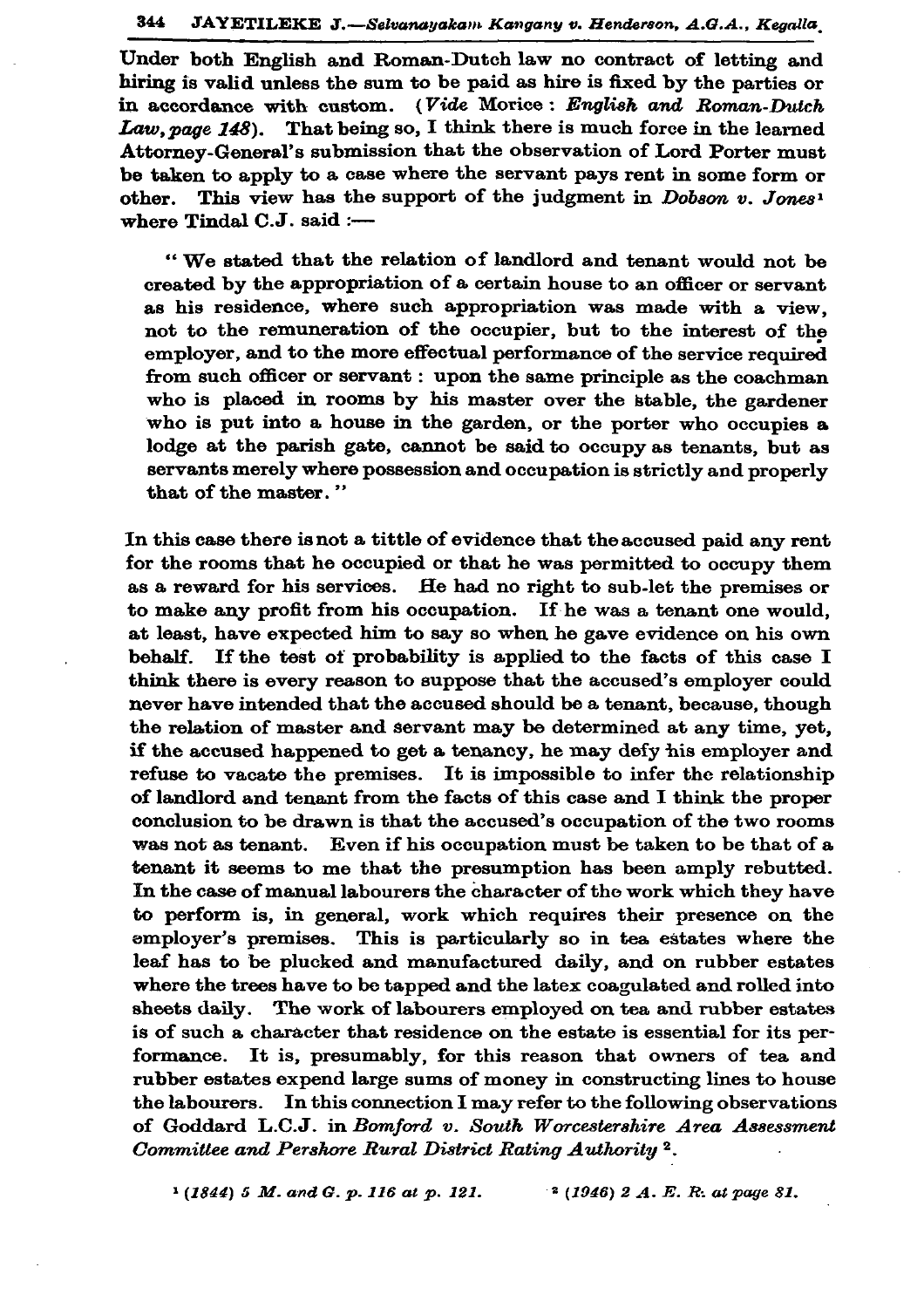"When I turn to the case as counsel for the respondent invited us to do, the first fact that is stated in the case is this :-

The appellant is a farmer and occupies two cottages for the accommodation of agricultural workers employed by him on his land. The cottages are not let to the agricultural workers who reside therein by virtue of their employment.

They are therefore what are commonly called service tenants, but, in fact, must be regarded as in the position of licensees, because if they leave the farmer's employment they have to leave the cottages and can be ejected from the cottages."

In my view the accused's occupation was ancillary to the performance of the duties which he was engaged to perform. The second point taken by Mr. Perera was that Mr. Rajapakse was not in occupation of the two In Westminister Council v. Southern Railway Co. & W. H. rooms. Smith & Son and Westminister Council and Kent Valuation Committee v. Southern Railway Co. and Puleman Car Co.<sup>1</sup> Lord Russell of Killowen said:

"The general principle applicable to the cases where persons occupy parts of a larger hereditament seems to be that if the owner of the hereditament (being also in occupation by himself or his servants) retains to himself the general control over the occupied parts, the owner will be treated as being in rateable occupation; f he retains to himself no control, the occupiers of the various parts will be treated as in rateable occupation of those parts."

It is true that these observations were made in a case in which the court had to consider whether the occupation was by the owner or the person in actual occupation within the meaning of the rating statutes but I cannot discover any difference in principle between that case and this. The evidence in this case shows that the previous owner had appropriated to the use of the labourers the line-rooms on the estate. After the Crown acquired the estate the use to be made of the appropriated premises was subject to the general control of Mr. Rajapakse. As I said before he reserved to himself the right to allocate the rooms as he wished. reservation of such a predominating right must necessarily prevent the occupation of the rooms by the labourers to be exclusive. The only reasonable inference to be drawn from these facts is that Mr. Rajapakse was in paramount occupation not only of the estate within whose confines the line-rooms are situate but also of the line rooms. He occupied the whole estate for the purpose of his business of working it and for the purpose of that business he retained the control of the lines. The labourers had no occupancy rights over the line rooms but only a licence to use them. Their occupation is merely that of servants and is in law the occupation of the master. (Vide-Dobson v. Jones<sup>2</sup>; and Bertie v. Beaumont<sup>3</sup>.

The third point taken by Mr. Perera was that the intention of the accused in remaining on the estate could not be said to annoy Mr. Rajapakse. On this question one is not without assistance from the

<sup>&</sup>lt;sup>1</sup> (1936) A. C. page 511 at page 530.<br><sup>2</sup> (1844) 5 M and G. p. 116 at p. 121.<br><sup>3</sup> 16 East at page 36; 104 E.R. at 1002.